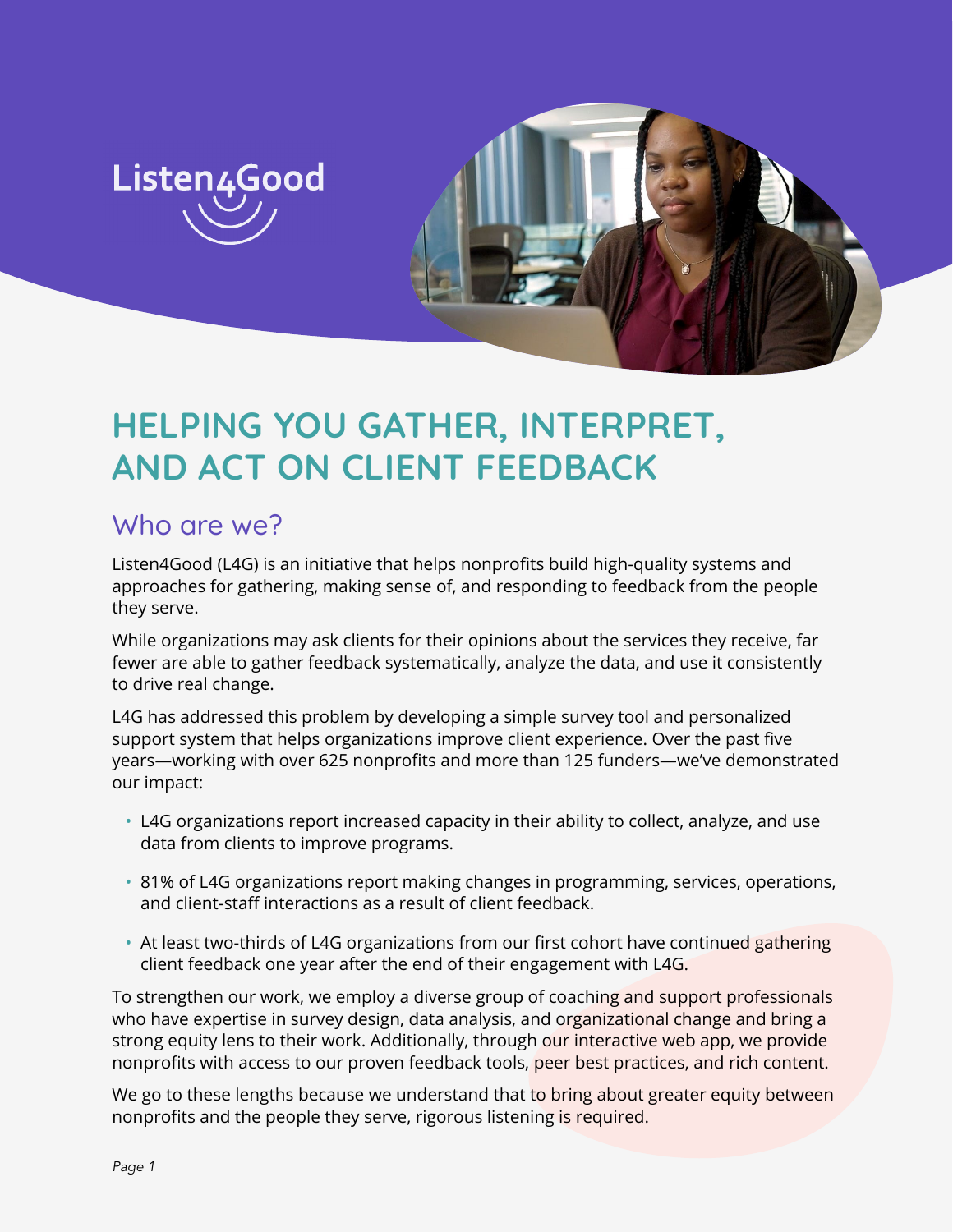## How do nonprofits benefit from Listen4Good?

Our priority is to provide tools and resources to help nonprofits build feedback systems and skills that can be sustained over the long term. We've designed these tools to produce client-driven data for the purpose of making specific, practical, and continual improvements to programs, services, operations, and client-staff relationships.

#### **Nonprofits can take advantage of:**

 • A proven five-step feedback loop available via our interactive web app, the centerpiece of which is a customizable survey that can be translated into more than 56 languages.



- Robust, easy-to-use digital tools (powered by SurveyMonkey) for gathering client data, analyzing it, and identifying inequities in service delivery.
- Responsive coaching when you need it from experienced feedback professionals.

 • A wide array of easily accessible supporting content, including a 100+ article help section, step-by-step guides, video tutorials, and peer examples.

 • A professionally managed interactive community—a social network of sorts for feedback practitioners to share ideas, best practices, and experiences.

*"Previous to our work with Listen4Good, the way we heard from patients was unorganized and lacked actionable data. Decisions…were based off of staff feedback rather than patient feedback. That has been the greatest opportunity given to us through the Listen4Good project: implementing a perpetual feedback loop that begins and ends with the patient."* 

> —Marin City Health & Wellness Center, L4G participating organization

*"L4G significantly increases leadership and staff commitment to feedback work, further signaling that L4G helps shift values and culture in favor of client engagement and inclusion in addition to building technical ability."* 

—ORS Impact, third-party evaluator